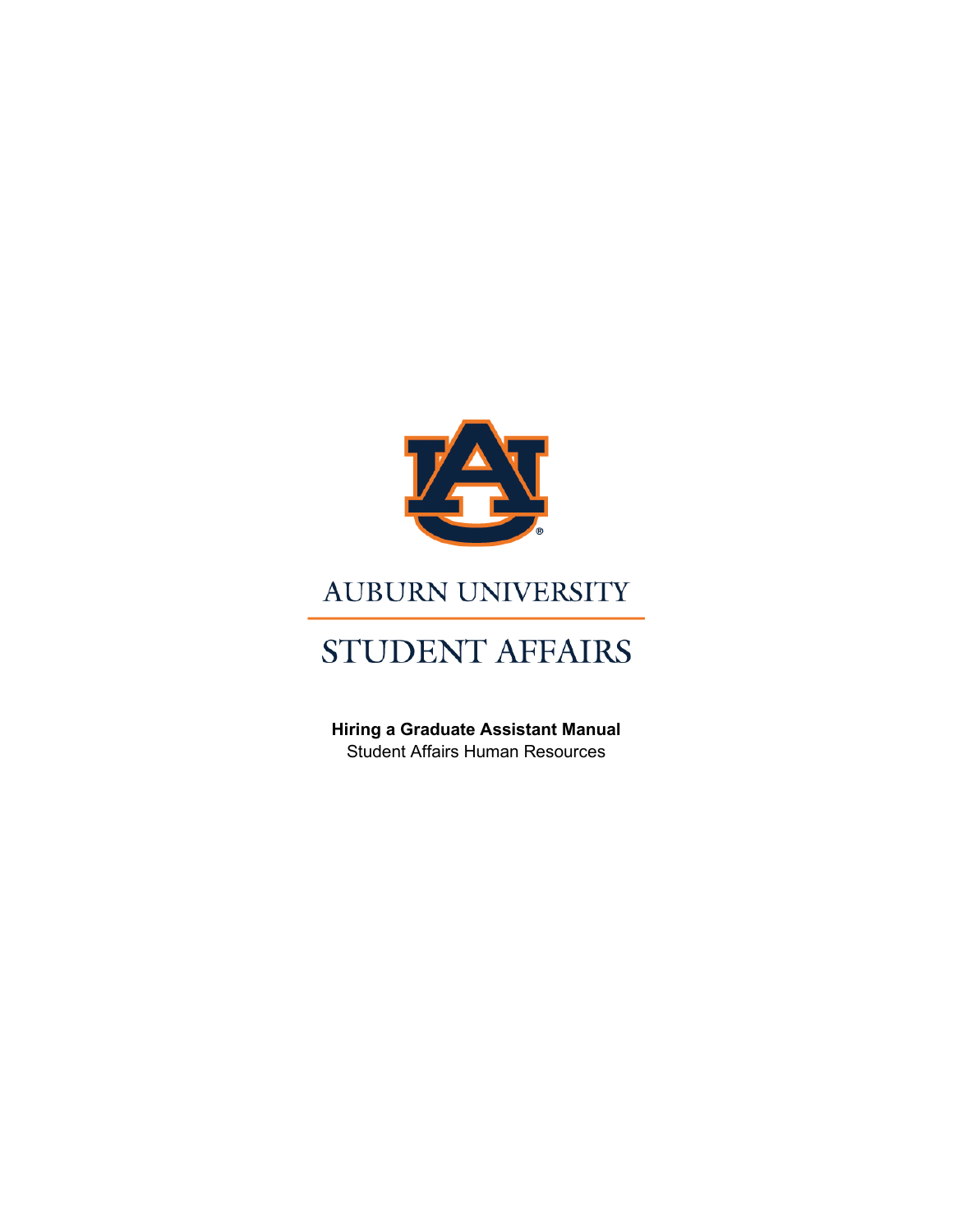## **Table of Contents**

| Requesting a Graduate Assistant                  |    |  |  |
|--------------------------------------------------|----|--|--|
| <b>Hiring Seasons</b>                            |    |  |  |
| Placement for Graduate Assistants (PGA)          | 4  |  |  |
| <b>Graduate Assistant Policies</b>               | 5  |  |  |
| <b>Enrollment Fees</b>                           | 6  |  |  |
| Limitations                                      | 6  |  |  |
| Paid Leave                                       |    |  |  |
| - Workload Policy                                | 7  |  |  |
| <b>Administrative Action</b>                     |    |  |  |
| Guidelines for the Graduate Assistant Fellowship | 9  |  |  |
| <b>Compensation and Conversion</b>               | 9  |  |  |
| <b>Hiring Procedures</b>                         | 10 |  |  |
| <b>FTE Guidelines</b>                            | 10 |  |  |
| Graduate Health Care Program                     | 12 |  |  |
| <b>Tuition Fellowship System</b>                 | 13 |  |  |
| <b>Resources for Graduate Assistants</b>         | 13 |  |  |
| <b>Professional Development</b>                  |    |  |  |
|                                                  |    |  |  |

- Housing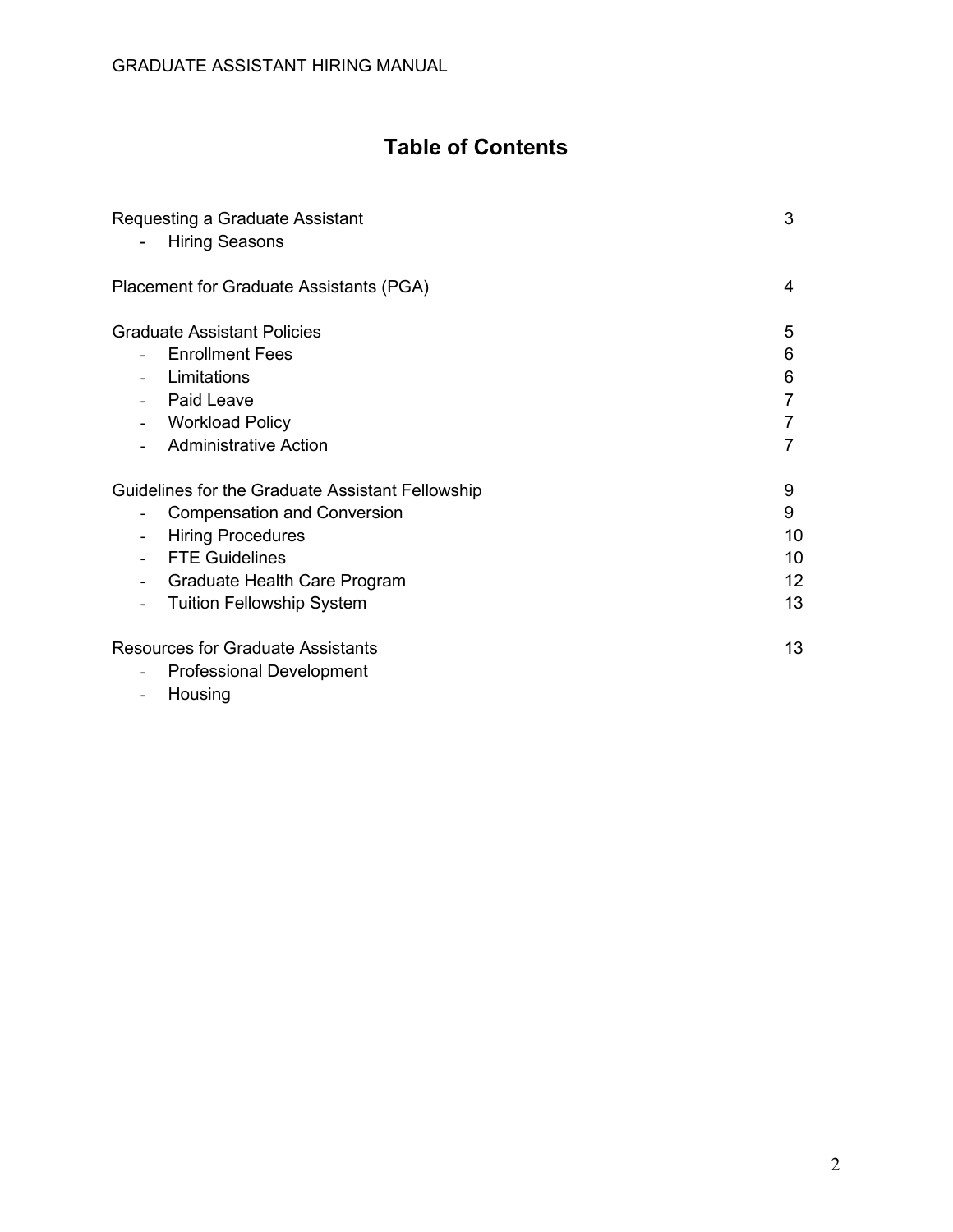#### **Requesting a Graduate Assistant**

When looking to hire a graduate student within Auburn University Student Affairs, it is **required** that the Student Affairs Human Resources be notified in order to review guidelines, stipulations, and confirm approval from administration to move forward with recruitment and hiring. Please contact either Trey Lightner [\(lightjl@auburn.edu\)](mailto:lightjl@auburn.edu) or Andrea McAbee [\(mcabeac@auburn.edu\)](mailto:mcabeac@auburn.edu).

In the email please provide the following information:

- Department requesting
- Expected Direct Supervisor
- Job description including expected duties
- Degree programs applicable to the specific job duties

The following stipulations are considered when hiring a graduate student worker:

- Students working on Auburn University's campus are not allowed to exceed 20 hours per week. This includes responsibilities during assigned business hours. Any modification to hours should be discussed with the Student Affairs Human Resources.
- Departments wishing to hire a graduate assistant must provide the necessary compensation within the parameters of their departmental budget.
- Assistantships are temporary, and their continuation depends on the availability of funds, levels of enrollment, and research needs in the department as well as maintenance of good academic standing and steady progress toward the degree.
- The student's degree must be in conjunction to related work responsibilities and may be determined by the Graduate School.

#### **Hiring Seasons**

If and when a department wishes to pursue hiring a graduate student within their department, the department is able to initiate that process with Student Affairs Human Resources. The hiring department requesting the GA is responsible for coordinating with the candidate and confirming their acceptance to the Auburn Graduate School.

Assistantships may be offered over the summer, however, unless that student is enrolled in courses, the individual will be paid on temporary status until that graduate student is enrolled in classes. The student **must be accepted** to a graduate program in order to receive temporary status for the graduate assistantship.

#### **For questions or concerns please contact the following:**

- Trey Lightner at 334-844-1308 or [lightjl@auburn.edu](mailto:lightjl@auburn.edu)
- Andrea McAbee at 334-844-1310 or [mcabeac@auburn.edu](mailto:mcabeac@auburn.edu)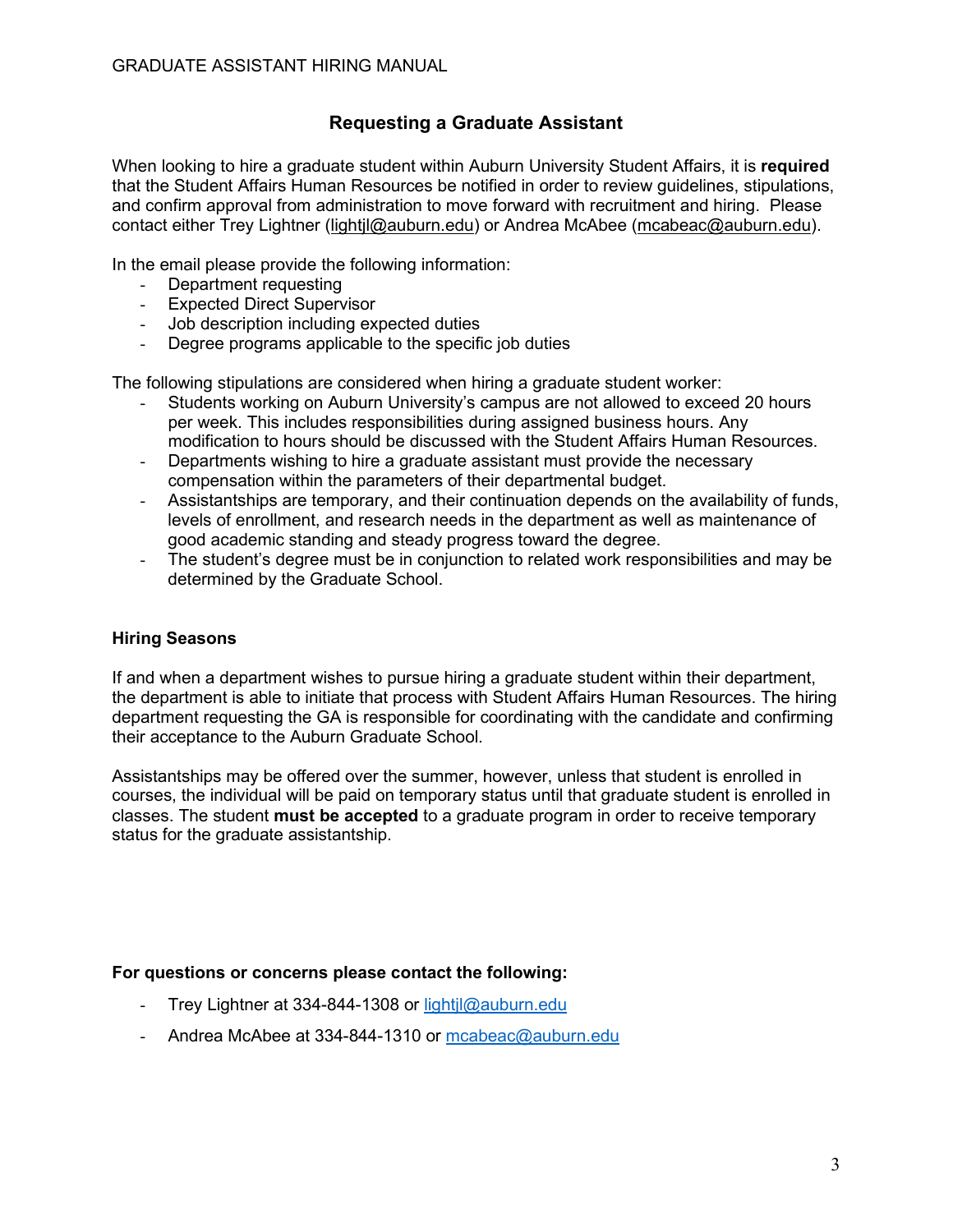#### **Placement for Graduate Assistants (PGA)**

The Placement for Graduate Assistantships (PGA) is designed as an option to facilitate the process of hiring graduate assistants in Student Affairs at Auburn University. Most students are looking to continue after their graduate assistantships in the same or similar fields. This practical experience balances education, practice, challenge, and support to allow students to reach their career goals while improving programs and departments.

PGA is open to any potential graduate student who is considering graduate studies at Auburn University and has the desire to work in a student-centered environment. As Human Resources and the Graduate School continue to review positions, the student's academic degree program should connect to their assistantship for tuition waiver purposes. Most graduate assistants in Student Affairs are in the following programs: Higher Education, Adult Ed, Counseling, Educational Psychology, etc. Other positions may lend themselves to other degree programs.

**Use of PGA is encouraged but not required when hiring a graduate assistant.** The placement exchange takes place over one business day in mid-spring where candidates may receive interviews for multiple departments. A review board of representatives from each department determines where the student may best fit. Other duties and recruitment efforts are performed by the Higher Education Student Association.

**Contact for PGA hiring process:** please email [pga@auburn.edu.](mailto:pga@auburn.edu)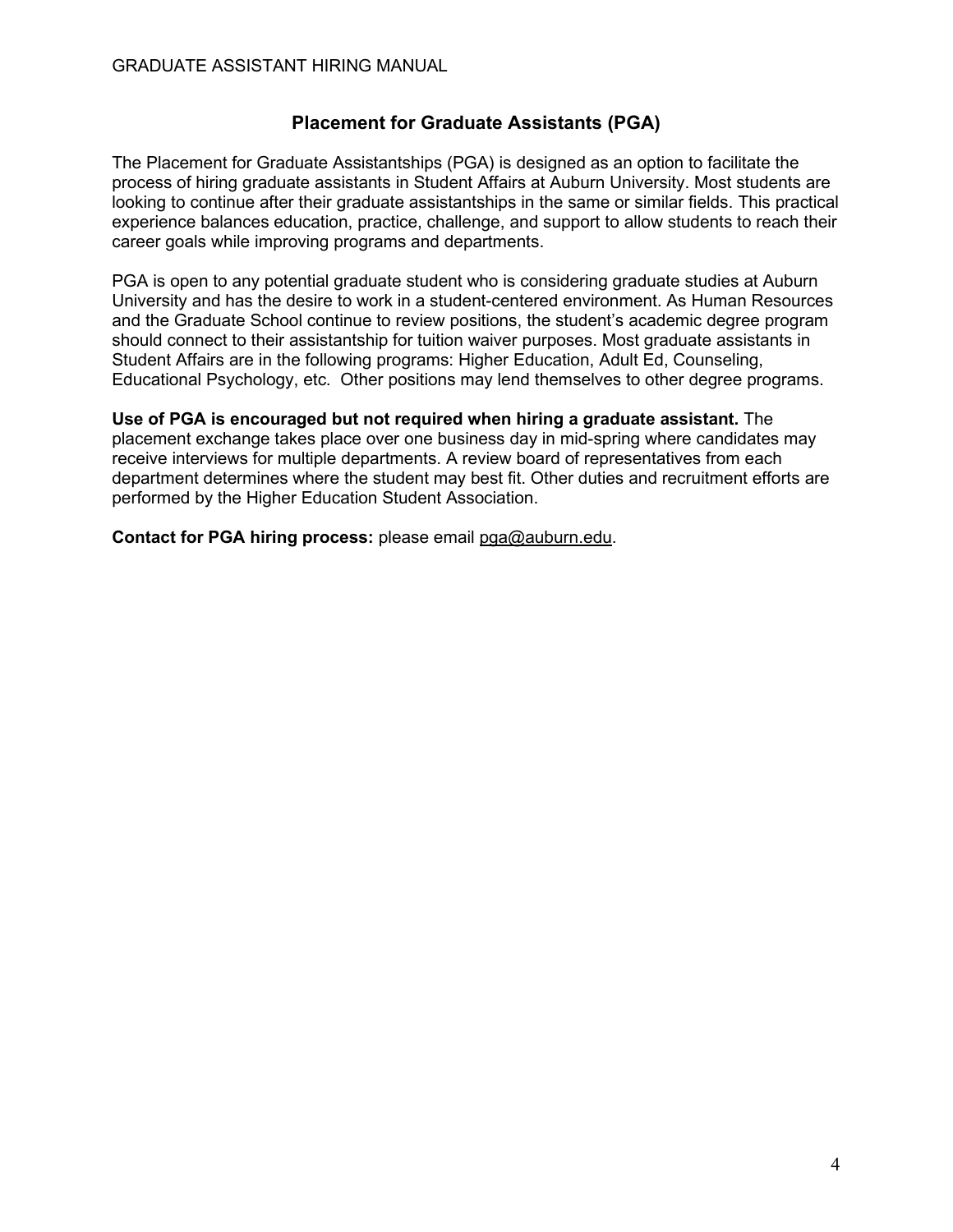#### **Graduate Assistant Policies**

Students with a qualifying assistantship appointment of 0.33 Full-Time Equivalent (FTE) or higher will automatically receive a Graduate Tuition Fellowship that pays resident and nonresident tuition each semester during which the qualifying assistantship is held until a maximum level of support has been received. Students with a qualifying assistantship appointment of 0.25-0.32 FTE will receive tuition support totaling 50% of in-state tuition rates. University funded in-state tuition support will be limited to 110% of the number of hours required for a graduate degree. Exceptions to this limit can be provided with documentation of the academic need and demonstration of good stewardship of the support already provided, with the approval of the graduate dean. Students may keep up with the amount of support available to them by logging onto the Graduate Tuition Fellowship System (GTUFS) on AU Access. This online system is useful to graduate assistants for keeping a record of the support used and remaining. Students are charged a Graduate Assistant Enrollment Fee each semester in which their fellowship is used

- 1) An assistantship is qualified for a full Graduate Tuition Fellowship regardless of the type under the following conditions:
	- a) **The Fellow has a minimum appointment of .33 FTE** (i.e., at least 13.2 hours per week).
	- b) **The Fellow is in the assistantship for the full semester** (no later than the 8th class day [5th class day in Summer semester], through the last day of classes).
	- c) **The Fellow receives an assistantship stipend greater than or equal to the minimum set by the Provost**. \*Please see page 9 for hourly rate/salary
	- d) **The Fellow is a degree-seeking student** (although provisionally accepted students are eligible for their first semester).
	- e) **The Fellow is in good academic standing** (cumulative graduate GPA of at least 3.0). Students on academic probation lose the benefit of the full tuition waiver. Non-resident students on probation retain the out-of-state waiver, but both non-resident and resident students on probation lose the resident tuition waiver and must pay tuition at the in-state rate. When the student is again in good academic standing, with a cumulative GPA of at least 3.0, the full tuition waiver will again be awarded.
	- f) **The Fellow is registered for at least 1 hour, but not more than 15 hours, of academic credit.**
- 2) Attempted hours are defined as any hours for which the University charges tuition or fees, regardless of level (undergraduate versus graduate) or grade type (graded, pass/fail, or ungraded). The fellowship, however, does NOT pay for distance education courses or any related fees.
- 3) Graduate students who receive a tuition fellowship waiver will also be charged a graduate enrollment fee, billed as Student Services Fee – GRA/GTA/GA. **The fee for 2021-2022 is \$680. This fee is not covered by the tuition fellowship program.**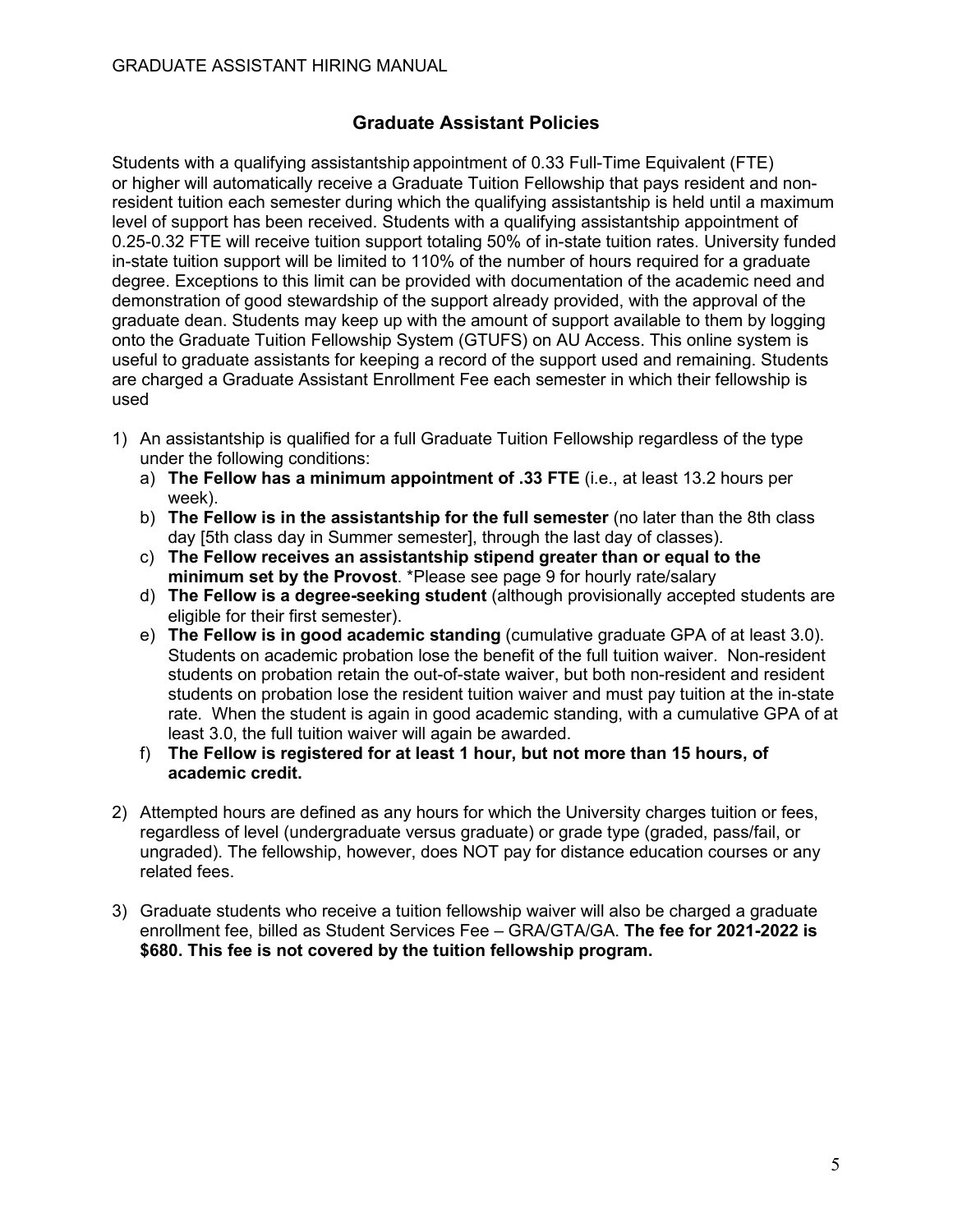When the support available to students through the tuition fellowship program is exhausted, they will continue to receive a waiver for the non-resident portion of tuition as long as they maintain their assistantship. Graduate assistants who have received a 0.33 FTE or higher assistantship for two semesters of a given academic year and are not on assistantship for the third semester will receive tuition support during that corresponding third semester.

#### **Examples**

- A doctoral student continuously supported with a qualifying assistantship is in a program that requires a minimum of 65 hours to complete. The maximum Graduate Tuition Fellowship support available to this student is 110% of 65 hours, which is 71.5 hours. If the student has not completed the degree in 72 supported hours and they retain an assistantship, tuition and fees will be charged at in-state rates thereafter.
- A master's or specialist degree student continuously supported with a qualifying assistantship is in a program that requires a minimum of 33 hours. The maximum Graduate Tuition Fellowship support available is 110% of 33 hours, which is 36.3 hours. After 36 supported hours, tuition and fees are charged to students holding a qualifying assistantship at in-state rates.

#### **Limitations**

**Distance education:** The Graduate Tuition Fellowship does NOT pay for courses for which a distance education fee is charged.

**Number of degrees:** Tuition support will be provided for one of the following:

- One master's degree or recognized dual-degree master's program;
- One PhD degree; or
- One master's degree plus one PhD degree within the same or a complementary field.

**Number of semesters:** Students must be enrolled each semester they receive the tuition fellowship, but they are not required to be enrolled full-time. No student will receive more than **12 semesters (36 hours) of support while remaining a master's student**, even if they have taken less than the maximum number of hours for which they are eligible, given their degree program. Likewise, **no doctoral student will receive more than 24 semesters (72 hours) of support** (inclusive of master's study supported at Auburn).

#### **Students Supported on Extra-Mural Fellowships**

A number of departments have students supported on extra-mural fellowships that perform duties as a requirement of their degree programs that are equivalent to the duties performed by graduate research assistants. Their work contributes directly to the performance of research in the laboratory in which they are assigned and to the overall University research mission. As such, it is University policy to treat such fellowships as the equivalent of graduate research assistantships for the purposes of the Graduate Tuition Fellowship Program. However, these students are not automatically included for the program. Therefore, each Semester, each department with such fellowships should supply the list of fellows to the Graduate School so that they may receive the Graduate Tuition Fellowship.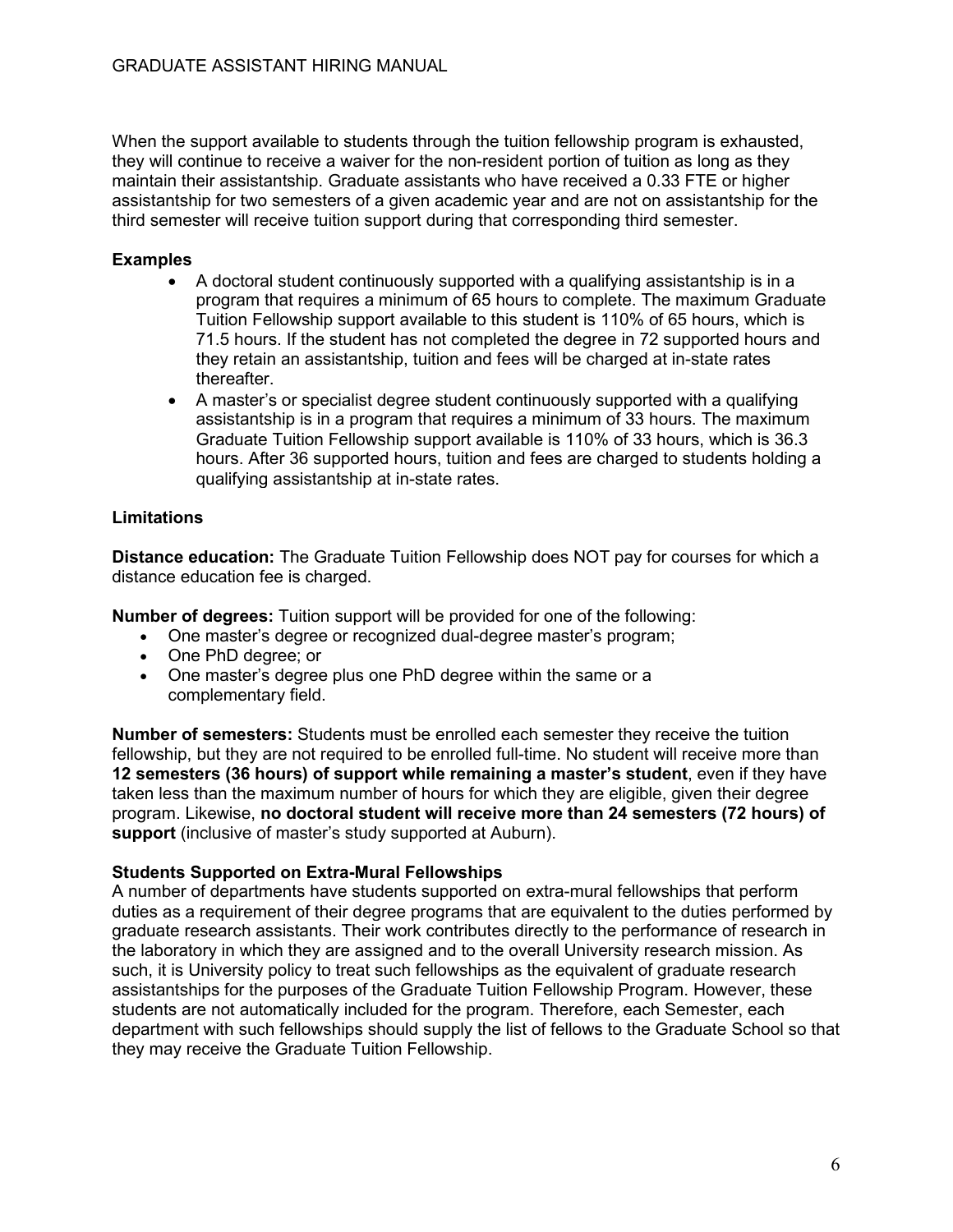#### **Policy on Paid Leave for Graduate Assistants (GAs)**

All Graduate Assistants within student affairs are exempt employees, meaning they are paid on a monthly basis for 20 hours a week (1044hr per year). It is Auburn University policy that hourlypaid Graduate Assistants be paid during official University holidays and breaks, including Fall Break, Spring Break, and/or official University closures.

#### **Graduate Assistantship Workload [Policy](http://bulletin.auburn.edu/thegraduateschool/graduateassistantshipsandfellowships/#gradassworkload)**

Regular University office hours are 7:45 to 11:45 a.m. and 12:45 to 4:45 p.m., Monday through Friday. These times may vary depending on the departmental schedule or position. It may be necessary for students to work outside normal schedule because of emergency situations. If there have any questions concerning work schedule, please direct them to Student Affairs Human Resources

Supervisors have the right to establish the graduate assistant's schedule which may periodically fluctuate based on special projects, events, or other pertinent reasons. However, these changes should be an exception. The priority should still be placed on the student's degree progress and should not inhibit class attendance.

Graduate students may not normally hold an appointment of more than 50 percent, whether the appointment is from a single unit or multiple units. This policy also applies to internship appointments (whether called an internship or externship). Graduate students may hold multiple assistantships (assistantships and/or hourly employment) from one or more units on campus, but the cumulative appointments cannot add up to more than a 0.50 FTE (20 hours per week) appointment. This allows the students the time needed to devote to their academic programs. Exceptions may be requested, with compelling academic justification, in writing to the Provost by the dean. For multiple assistantships from different units, coordinating approval memos from the home unit and the hiring units are required. Please note that federal regulations limit the cumulative appointment for international graduate students to no more than a 0.50 FTE (20 hours per week) appointment.

#### **Graduate Assistant Performance Improvement and Administrative Action [Policy](http://bulletin.auburn.edu/thegraduateschool/graduateassistantshipsandfellowships/#gradassworkload)**

#### **Failure to Satisfy Performance Standards**

Performance Improvement Meetings – In addition to regularly scheduled performance reviews, when a supervisor determines that a graduate assistant is failing to meet satisfactory performance standards, the supervisor will meet with the graduate assistant. Together, they will review the duties and responsibilities expected of the graduate assistant, and the supervisor will identify those areas in which the performance of those duties and responsibilities is judged to be unsatisfactory. The supervisor will then advise the graduate assistant that if performance does not improve to a satisfactory level within a time period specified by the supervisor, the assistantship will be terminated. The time period established by the supervisor should provide a sufficient and reasonable time for the graduate assistant to demonstrate a satisfactory level of performance. In some instances, the graduate assistant's failure to meet satisfactory standards of performance may be disruptive of the educational process. In such instances, the graduate student should be advised that any subsequent failure to meet satisfactory performance standards may result in termination of the assistantship. As soon as possible following this meeting (generally within three working days) the supervisor will provide the assistant with a written summary of the meeting, including notice of areas of unsatisfactory performance and the time period specified for improvement to a satisfactory level. A copy will be sent to the leadership staff of the department for review/approval and to the dean of the Graduate School.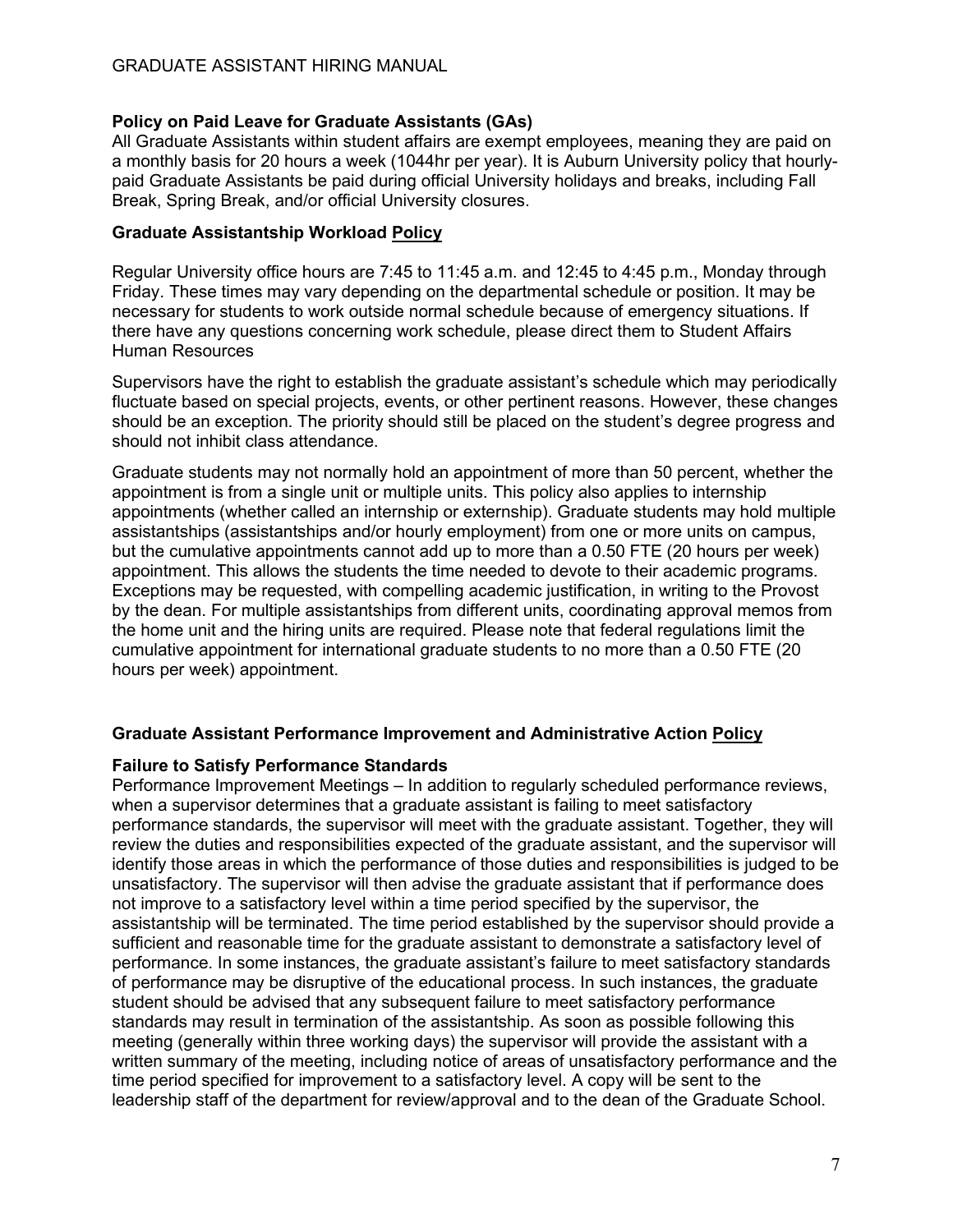#### **Termination of an Assistantship**

If a graduate assistant fails to meet acceptable standards of performance as prescribed in the performance improvement meeting, the supervisor will notify the appropriate staff within the department and Student Affairs HR. The leadership team and/or professional staff will schedule a meeting with the supervisor and graduate assistant as soon as possible, generally within three working days. At that meeting, the graduate assistant's performance will again be reviewed. If it is concluded that the graduate assistant has failed to meet acceptable performance standards, the supervisor may terminate the graduate assistantship appointment. The supervisor will provide a written notice summarizing the meeting and the action taken to the supervisor, graduate assistant, the dean of the college, and the dean of the Graduate School within five working days of the meeting.

#### **Acts of misconduct or unprofessionalism may require prompt action. Such acts may include, but are not limited to**

- 1. Refusing to obey reasonable and necessary instructions or job assignments, insubordination, or using abusive or unprofessional language in the workplace.
- 2. Indulging in offensive or obscene manner.
- 3. Drinking intoxicants on University property, with exception of events acting in accordance with the University Campus Alcohol Policy.
- 4. Using illegal drugs on University property.
- 5. Stealing or misappropriating University property or property belonging to students or University employees.
- 6. Scientific misconduct

Appropriate actions include termination of an assistantship, suspension of an assistantship for a specified period, and reduction of the FTE and/or benefits associated with that assistantship. If a supervisor believes a graduate assistant has engaged in such an act of misconduct or unprofessionalism, the following steps are to be taken.

For incident(s) of unprofessional acts or behavior which violate accepted norms of professional conduct, the supervisor will provide notice of the proposed administrative action to the graduate assistant and document the situation in a written report. In such cases, the graduate assistant may be placed on immediate administrative leave with pay from the assistantship duties, at the discretion of the supervisor. The report will be provided to the leadership team or professional staff to whom the supervisor reports, who will schedule a meeting with the supervisor and graduate assistant as soon as possible, generally within three working days. At that meeting, the incident(s) will be reviewed, and the proposed administrative action may be affirmed, amended, or overturned by the professional staff. The professional staff will provide a written notice summarizing the meeting and his/her decision regarding administrative action to the supervisor, graduate assistant, the dean of the college, and the dean of the Graduate School within five working days of the meeting.

Additionally, for misconduct covered by the Student Code of Conduct or the Sexual Misconduct Policy, the case will also be referred to the Office of Student Conduct. Acts of misconduct may include, but are not limited to, theft, fraud, physical altercation, and sexual harassment, as defined in the Student Code of Conduct and the Sexual Misconduct Policy.

Supervisors and students should be aware that termination or reduction of the FTE of an assistantship, will have large financial impacts, which can be particularly problematic for a student if termination or FTE reduction occurs before the last class day of a semester.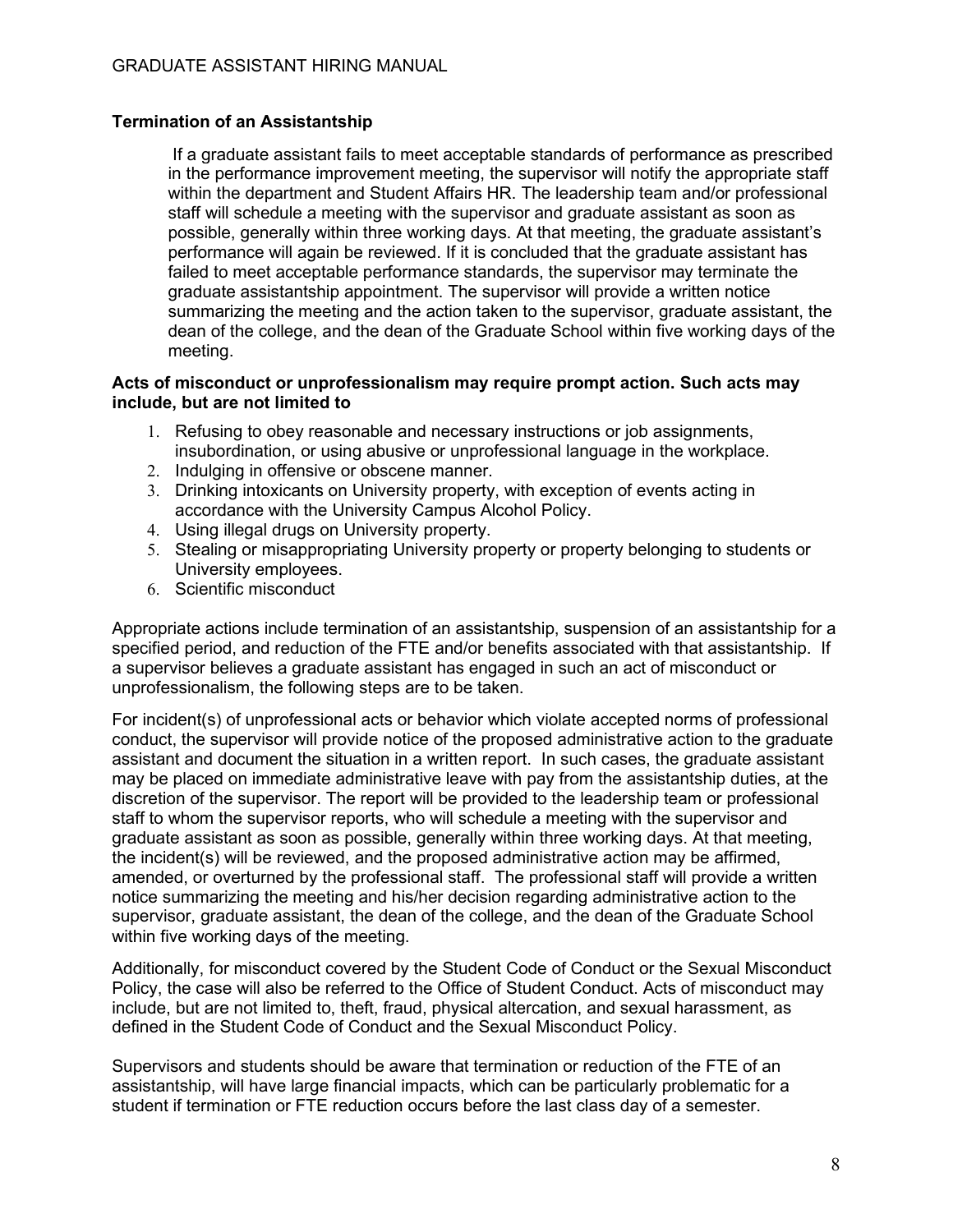#### **Appealing Action Regarding an Assistantship**

If a graduate assistant wishes to appeal a decision of administrative action regarding an assistantship, including termination, they may file a written appeal within five working days of receipt of the professional staff's written notice with the assistant director/director of the department. The graduate assistant will be notified in writing of the result of the appeal within five working days of the submission of the written appeal. The decision resulting from this process is final and not subject to further appeal.

For any appeal or termination of a graduate assistantship, Student Affairs Human Resources **must be notified.** 

#### **Guidelines for the Graduate Assistant Fellowship**

#### **Compensation & Conversions**

All Graduate Assistants within Student Affairs will follow the below salary schedule:

| <b>Degree Seeking Student</b> | <b>Hourly</b>     | <b>Annual</b> |  |
|-------------------------------|-------------------|---------------|--|
| First Year Master's Student   | \$15.25/20hr week | \$15,860      |  |
| Second Year Master's Student  | \$15.50/20hr week | \$16,120      |  |
| First Year Ph.D. Student      | \$16.25/20hr week | \$16,900      |  |
| Second Year Ph.D. Student     | \$16.50/20hr week | \$17,160      |  |
| Third Year Ph.D. Student      | \$17.00/20hr week | \$17,680      |  |
| Fourth Year Ph.D. Student     | \$17.50/20hr week | \$18,200      |  |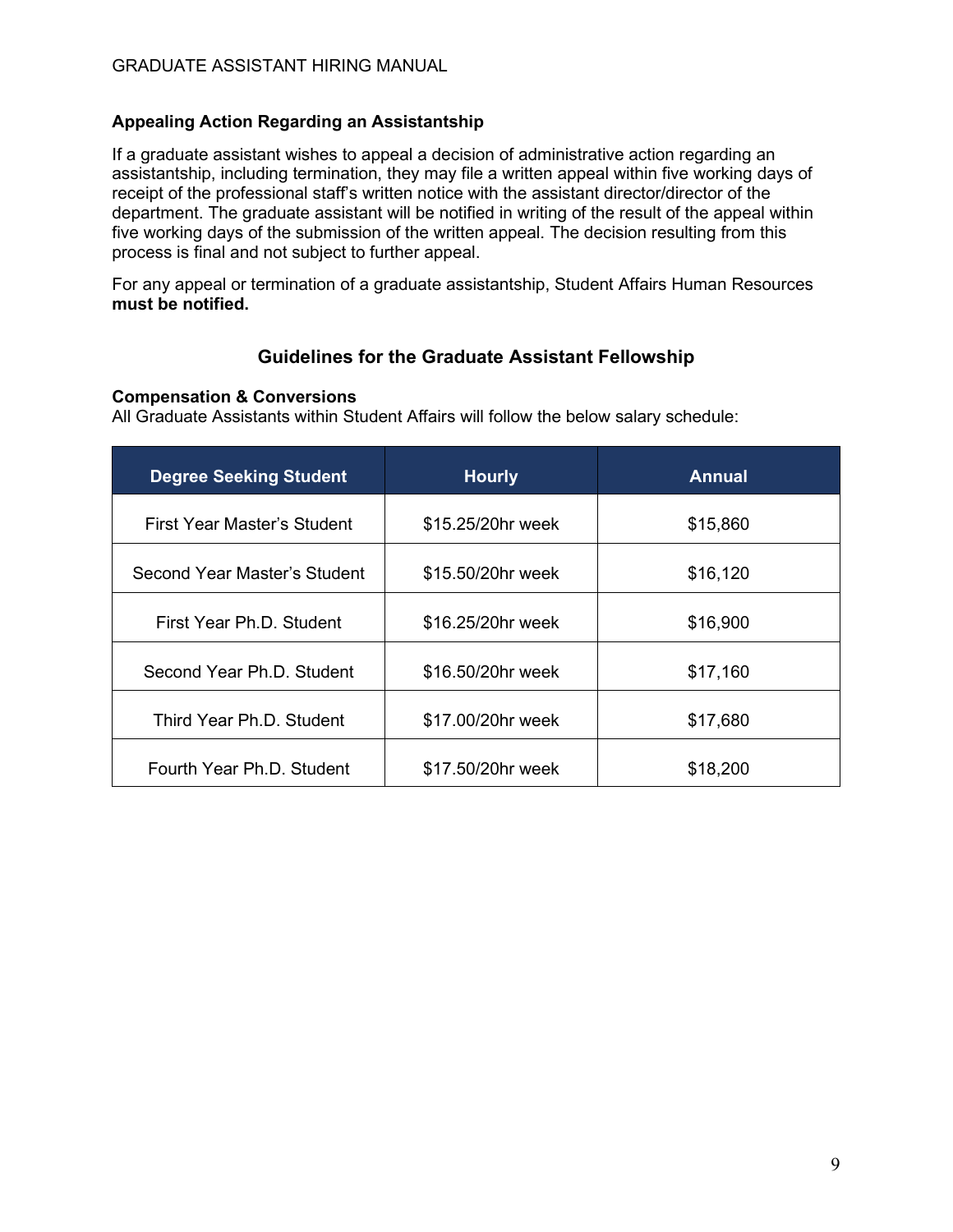GRADUATE ASSISTANT HIRING MANUAL

#### **Hiring Process**

Graduate Assistant hiring is processed through the People Admin Student Employment module. Please see detailed instructions on creating postings and hiring proposals at this link: [Student Employment | Office of Human Resources \(auburn.edu\)](http://www.auburn.edu/administration/human_resources/pa-7/ats-student.html)

The "Graduate Assistant Position Description" form must still be completed and signed by all required parties and then uploaded manually into the People Admin hiring proposal on each individual candidate. The form can be found at this link: [Graduate-Assistant-Position-Description.pdf \(auburn.edu\)](http://graduate.auburn.edu/wp-content/uploads/2018/12/Graduate-Assistant-Position-Description.pdf)

For assistance with postings or hiring proposals, please contact:

## **Student Affairs HR**

Andrea McAbee [mcabeac@auburn.edu](mailto:mcabeac@auburn.edu) (334) 844-1310

#### **Student Employment**

Amy Bruce [robera2@auburn.edu](mailto:robera2@auburn.edu) (334) 844-1671

#### **Graduate School**

Julie Reece [reeceju@auburn.edu](mailto:reeceju@auburn.edu) (334) 844-2125

#### **[Full Time Equivalent System](http://graduate.auburn.edu/current-students/guidelines-for-graduate-tuition-fellowships/) (FTE)**

As a demonstration of its commitment to graduate education and to the critical role that graduate assistants play in supporting the University's priorities and mission, Auburn University provides Graduate Tuition Fellowships to its graduate assistants who meet or exceed specific requirements. The fellowships are administered through the Graduate School. There is no application process associated with this program. All contact and any questions concerning availability of assistantships should be directed to specific academic departments or the deans' offices of the respective academic colleges or schools. Questions pertaining to the Graduate Tuition Fellowship Program that are not answered fully by the material below or by the [FAQs](http://graduate.auburn.edu/graduate_school/current-students/graduate-tuition-fellowship-faq/) should contact the Graduate School.

- 1. To be on assistantship, a graduate student must:
	- be in a degree-seeking program. Students in degree-seeking programs will be classified as MST, EDS, PHD, or GPR.
	- be registered for at least one course (anything carrying an Auburn University course number) during each academic term of the assistantship.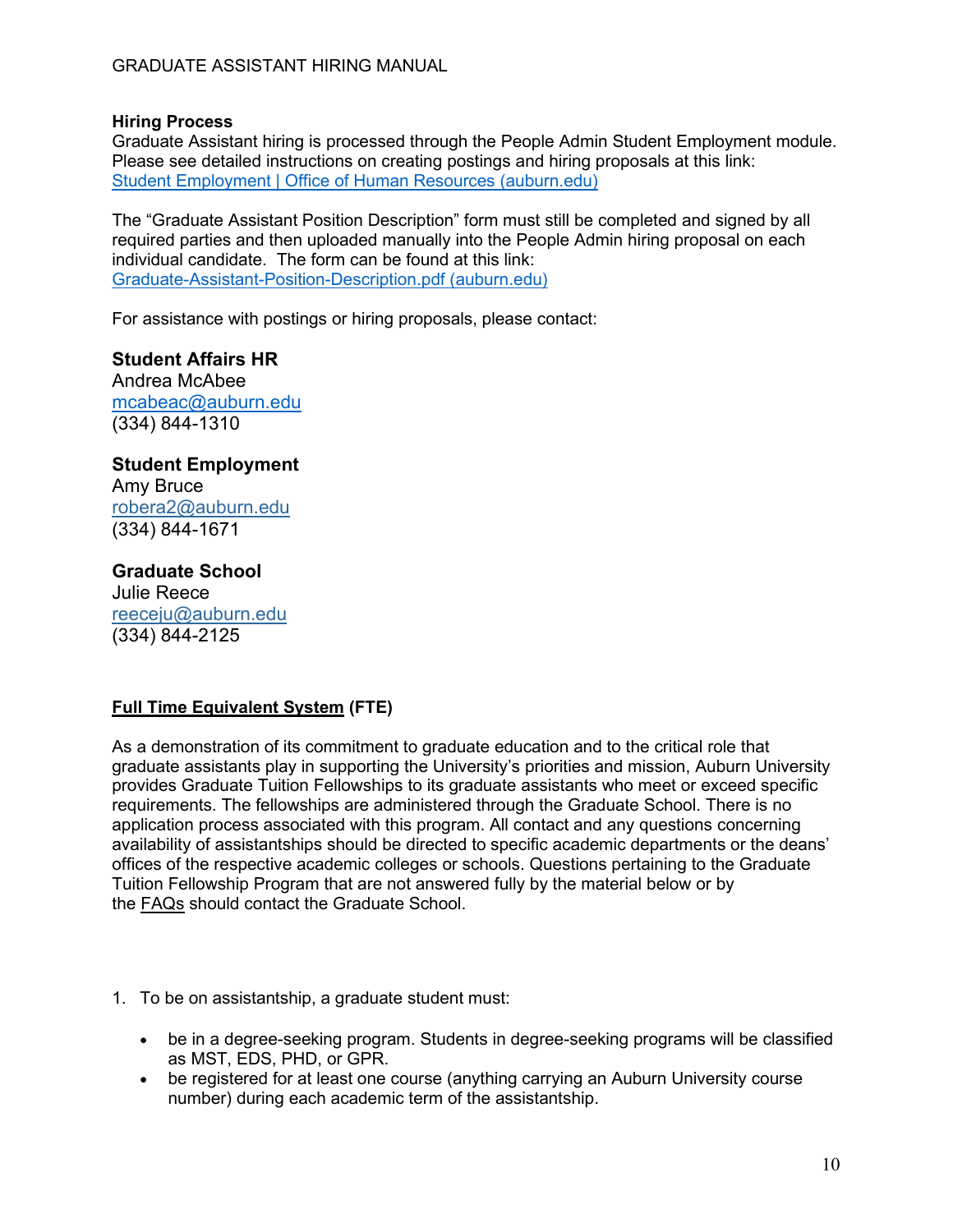- satisfy the minimum course load specifications of the individual departments and be making satisfactory progress toward the degree.
- 2. Assistantships meeting certain criteria are eligible for the [Graduate Tuition Fellowship.](http://graduate.auburn.edu/current-students/guidelines-for-graduate-tuition-fellowships/) To be on assistantship AND receive a Graduate Tuition Fellowship, a graduate student must meet the above criteria and the criteria outlined on the Graduate Tuition Fellowship Web page.
- 3. Assistantship appointments should be 0.25, 0.33, or 0.50 Full-Time Equivalent (FTE).
- 4. Graduate students may hold multiple assistantships (assistantships and/or hourly employment) from one or more units on campus, but together the cumulative appointment should be 0.25, 0.33, or 0.50 FTE and cannot add up to more than a 0.50 FTE (20 hours per week) appointment. This allows the students the time needed to devote to their academic programs. **An exception is automatically allowed in the special case of a graduate assistant assigned to teach one four credit course and one three/four credit course. In such cases, appointments will be made at 0.58/0.67 FTE, respectively.** Other exceptions may be requested, with compelling academic justification, in writing to the Provost by the dean. For multiple assistantships from different units, coordinating approval memos from the home unit and the hiring units are required.
- 5. International graduate students on F1 visas cannot hold a greater than 50 percent work appointment. Rules for summer terms are different. Please check with the [Office of](http://www.auburn.edu/academic/international/index.php)  [International Programs](http://www.auburn.edu/academic/international/index.php) in Foy Hall.
- 6. All international graduate assistants are required to submit evidence of satisfactory speaking skills. This can be demonstrated with a score of 23 or higher on the Speaking Section of the Internet-based TOEFL (iBT), or a score of 7 on the Speaking section of the IELTS, or a score of 4.4 and above in the Speaking section of the iTEP (replaced the SPEAK test), which is administered at Auburn University prior to the start of classes. A student may be asked to enroll in a course designed to improve the oral communication skills of international graduate assistants. Both department and SAHR are responsible for making sure that international Graduate Assistants meet the minimum requirements for employment, including but not limited to a satisfactory background check and proficiency in English.
- 7. All graduate assistants registered for at least one hour are exempt from FICA and Medicare (Section 218 of the Social Security Act).
- 8. Graduate assistants who meet the requirements for GRAD7900 (Thesis Completion) or GRAD8900 (Dissertation Completion) and register concurrently for at least one hour of the Research and Thesis course or the Research and Dissertation course are considered fulltime students and are exempt from FICA and Medicare on graduate assistant stipends.
- 9. Effective January 1, 2014, all new graduate student employees (including hourly paid) must have an approved consumer report and/or investigative consumer report (background check) as a condition for appointment. The information contained in these reports may be used to deny an individual employment or continued employment with Auburn University. The background report and its contents are deemed private and confidential and shall be disclosed only for the purposes described in "Procedures for Securing Background Reports [for Graduate Students Before Hiring"](http://graduate.auburn.edu/wp-content/uploads/files/cs/background_procedure.pdf) to those University employees who have a need to know, or as otherwise required or permitted by law.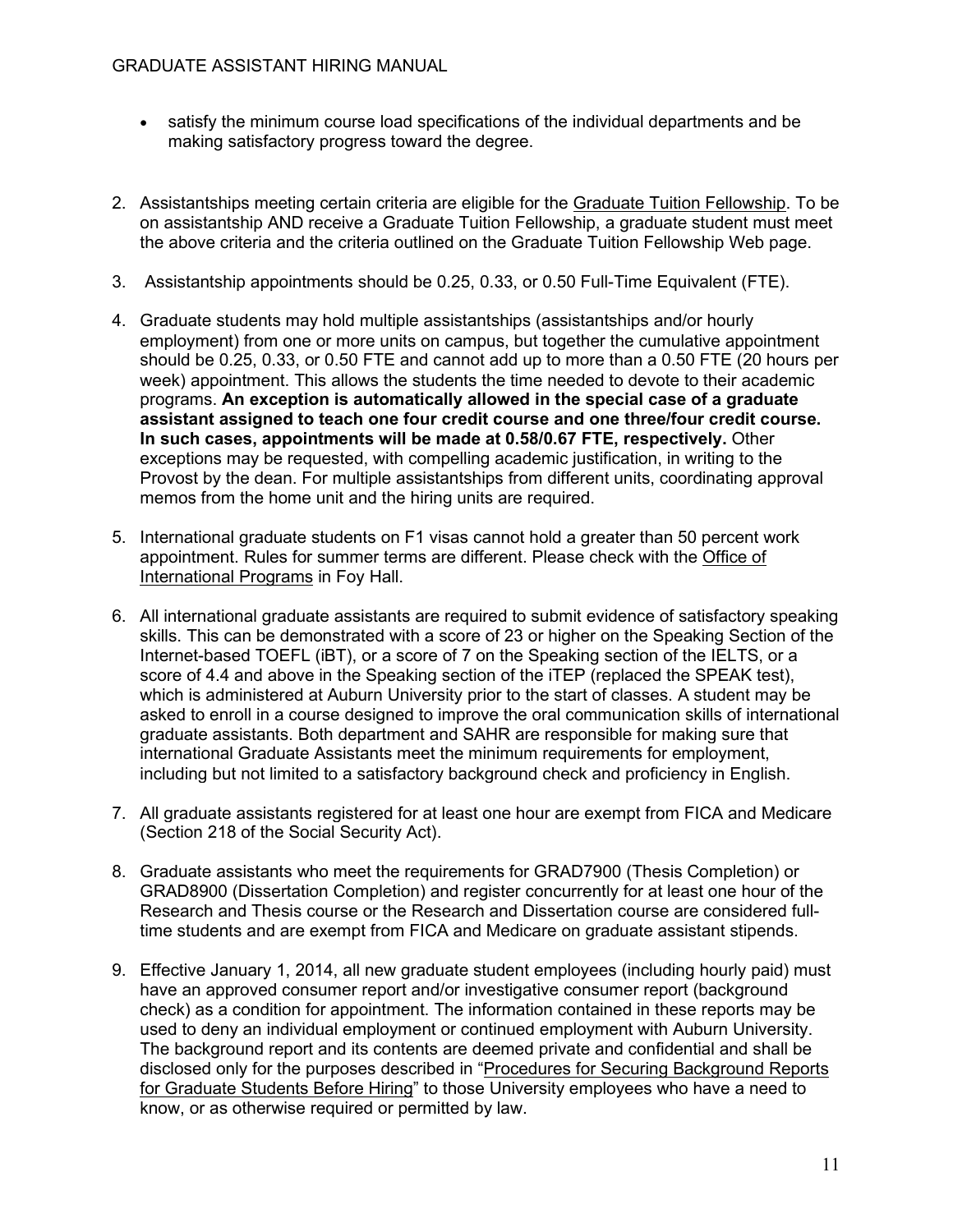#### **Health Insurance Program**

All graduate assistants with assignments of 10 hours (0.25 FTE) or greater for the full semester in the fall and/or spring semesters, who meet the minimum monthly stipend established by the Office of the Provost and are in good academic standing are required to have health insurance coverage.

If one has equivalent/greater prior coverage and can so demonstrate, that person may choose to opt out of the University plan. **Those who wish to opt out must complete the [required](http://graduate.auburn.edu/graduate-student-health-insurance-program/graduate-student-health-insurance-program-waiver/)  [form](http://graduate.auburn.edu/graduate-student-health-insurance-program/graduate-student-health-insurance-program-waiver/) by September 5<sup>th</sup> for the fall and February 16<sup>th</sup> for the spring. Waiver applications are** accepted for two months following the waiver deadline but are subject to prorated insurance costs. Example if you turn in your waiver in March for a spring waiver you are susceptible to paying for January and February's insurance. Graduate assistants will be automatically enrolled in the Auburn University Graduate Student Group Health Plan (GSGHP). The 2019-2020 premium is \$2,028, which will be billed in two installments of \$1,022 for fall and \$1,006 for spring/summer.

International graduate students and dependents in F or J immigration status will continue to be covered and billed similarly under the Mandatory International Student and Scholar Health Plan —check with the Office of International Programs [\(insurance@auburn.edu\)](mailto:insurance@auburn.edu) for details. Those graduate students who do not qualify for the automatic enrollment may opt-in to the program. They must complete a request form and submit it to the Graduate School. For further information on optional enrollment, please visit the [Detailed Enrollment Information](http://graduate.auburn.edu/graduate-student-health-insurance-program/graduate-student-health-insurance-program-details/) page.

To find out more about the GSGHP or to get enrolled, please contact Aime McCorcle at 334- 844-5012 or by email at [insurance@auburn.edu.](mailto:insurance@auburn.edu)

| <b>GSGHP</b><br>2019-202 | <b>Annual</b><br><b>Premium</b> | <b>Premium for</b><br><b>Fall Semester</b> | <b>Premium for</b><br><b>Spring/Summer</b><br>semester | <b>Premium for</b><br><b>Summer</b><br>semester only |
|--------------------------|---------------------------------|--------------------------------------------|--------------------------------------------------------|------------------------------------------------------|
| Student                  | \$2,028                         | \$1,022                                    | \$1,006                                                | \$512                                                |
| Spouse                   | \$2,028                         | \$1,022                                    | \$1,006                                                | \$512                                                |
| Child                    | \$2,028                         | \$1,022                                    | \$1,006                                                | \$512                                                |
| $2+$ children            | \$3,998                         | \$2,015                                    | \$1,983                                                | \$1,009                                              |
| All dependents           | \$5,968                         | \$3,008                                    | \$2,960                                                | \$1,506                                              |
| Coverage<br>Dates        | $8/16/21 -$<br>8/15/22          | $8/16/21 -$<br>2/15/22                     | $2/16/22 -$<br>8/15/22                                 | $5/16/22 -$<br>8/15/22                               |

#### **Health Care Premium Rates for 2019-2020**